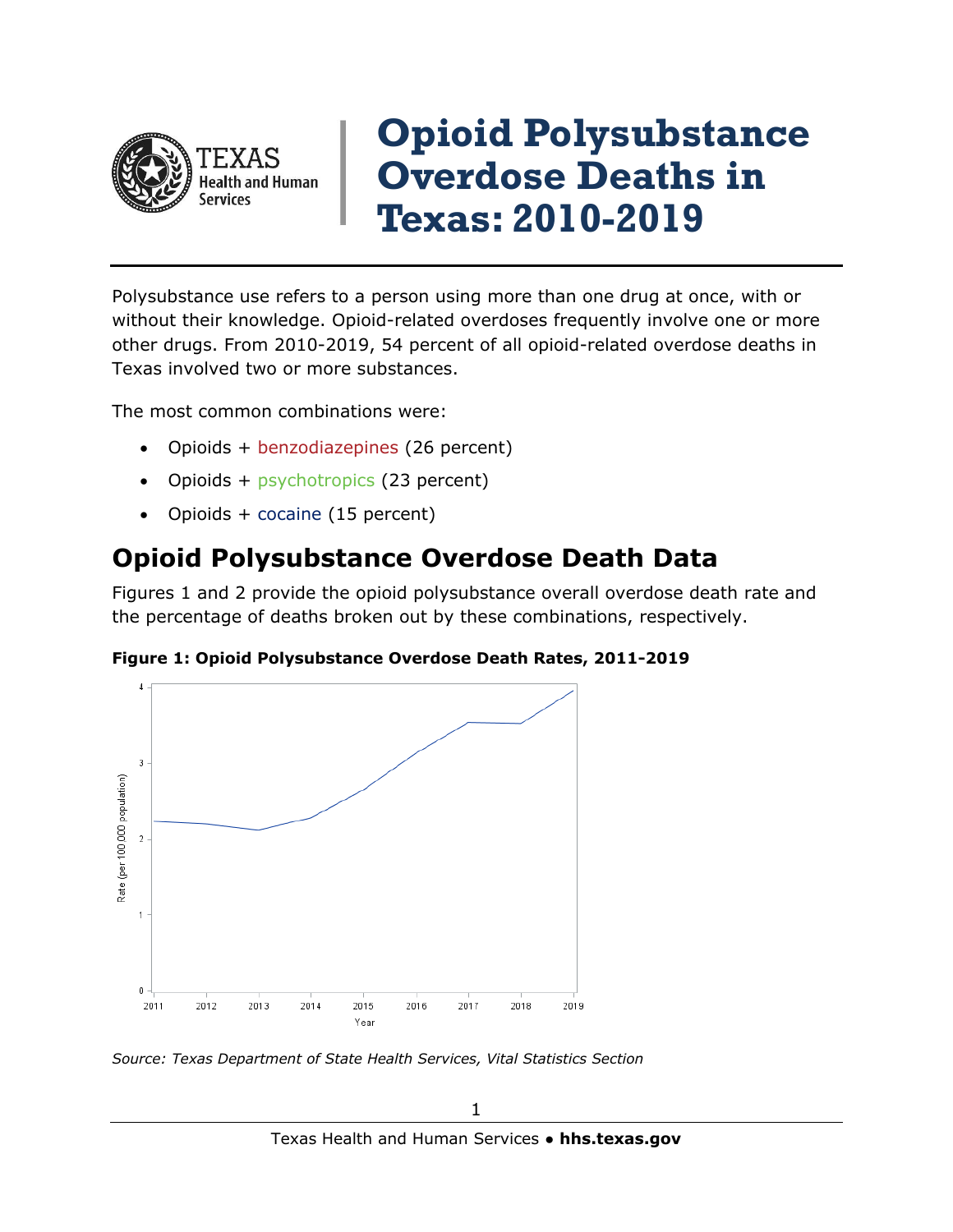

**Figure 2: Percentage of Opioid Overdose Deaths Involving Cocaine, Psychotropics, and Benzodiazepines, 2010-2019**

*Source: Texas Department of State Health Services, Vital Statistics Section*

- Polysubstance opioid overdose deaths increased and approximately doubled from 2010 to 2019.
- There has been a sharp increase in overdose deaths involving both heroin and synthetic opioids since 2016.
- Males accounted for most fatal overdoses across nearly all the drug combinations analyzed; however, females made up 56 percent of fatal overdoses involving both commonly prescribed opioids and psychotropics.

Figures 3 and 4 include the opioid polysubstance overdose death trends by age and sex, respectively, through 2019.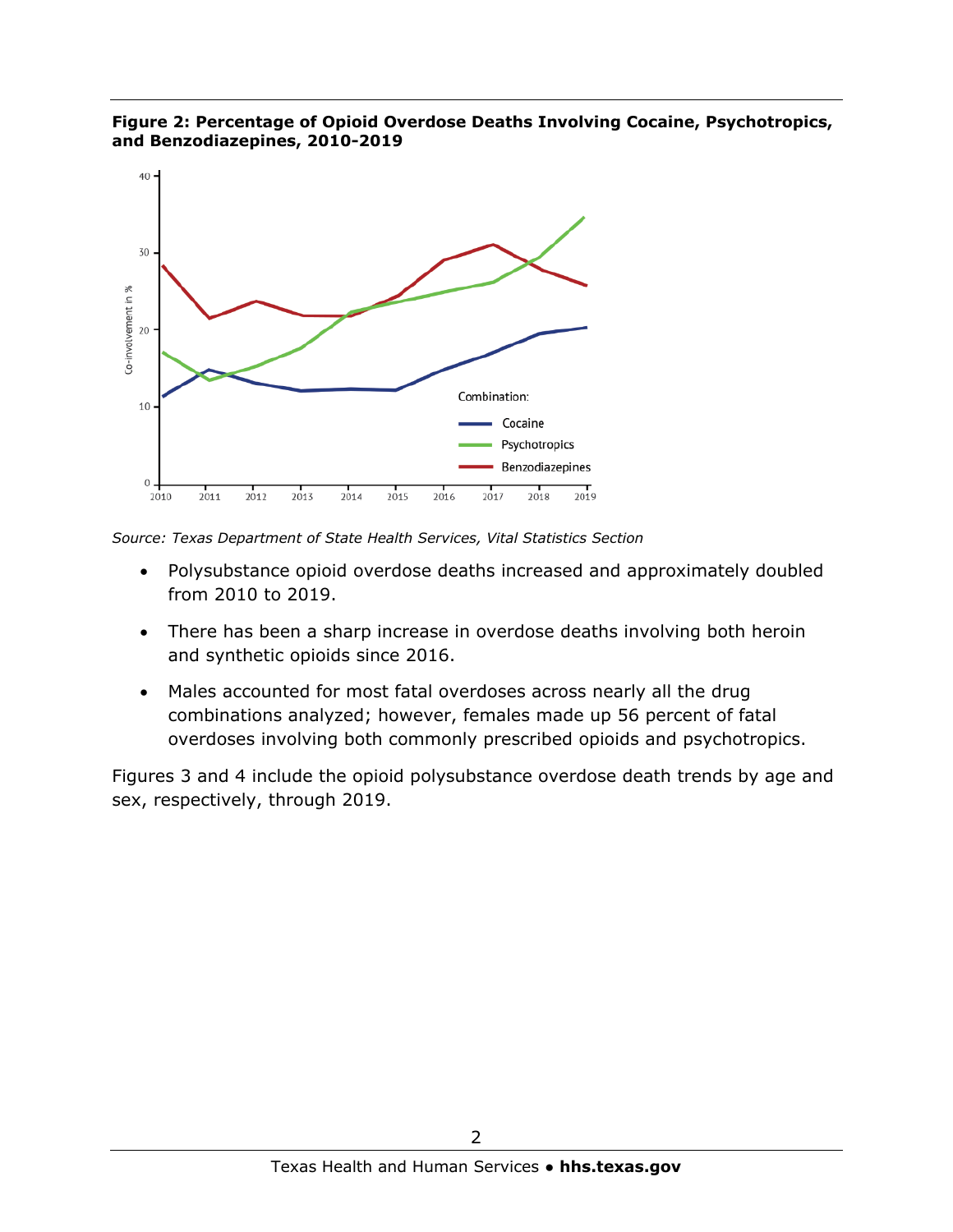

**Figure 3: Opioid Polysubstance Overdose Death Trends, 2010-2019 by Age Group**

*Source: Texas Department of State Health Services, Vital Statistics Section*



**Figure 4: Opioid Polysubstance Overdose Death Trends, 2010-2019 by Sex**

*Source: Texas Department of State Health Services, Vital Statistics Section*